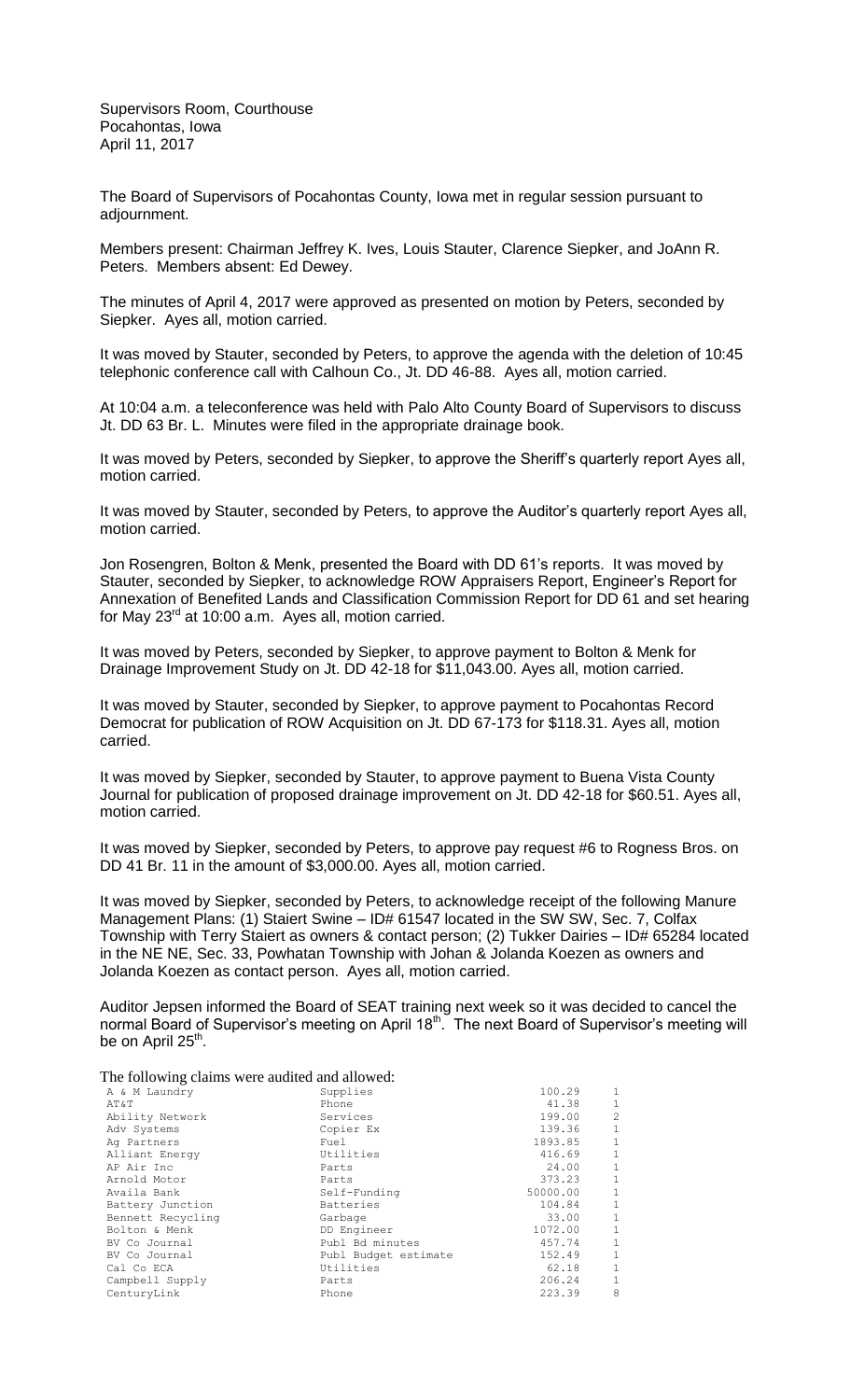| Collision Center                                             |
|--------------------------------------------------------------|
| Counsel                                                      |
| Counsel                                                      |
| B Dahl                                                       |
|                                                              |
| Des Moine Stamp<br>Doolittle Oil                             |
|                                                              |
| Evertek                                                      |
| Expo Center                                                  |
|                                                              |
|                                                              |
|                                                              |
| Farm & Home<br>Farm & Home<br>Farm & Home<br>Farm & Home Pub |
| Fastenal Co                                                  |
|                                                              |
| D Feistner                                                   |
| D Feistner<br>D Ferguson                                     |
|                                                              |
| Linda E Ferguson                                             |
| Fonda Ambl                                                   |
| Fonda Pub Libr                                               |
| City-Fonda                                                   |
| Force America                                                |
| Forestry Suppliers                                           |
|                                                              |
| GC Ambl                                                      |
| GC Pub Libr                                                  |
| Great Am Fin                                                 |
| Kelsey E Hall                                                |
| Janis Hanson                                                 |
| C Harmon                                                     |
| Havelock Pub Libr                                            |
| Heartland Strat.                                             |
| K Hoffman                                                    |
|                                                              |
| Holiday Inn                                                  |
| J Hubbell                                                    |
| J Hubbell                                                    |
| IState Truck                                                 |
| IA Lakes Elec                                                |
| IA Prison Ind                                                |
| ISACA                                                        |
| <b>ISCTA</b>                                                 |
|                                                              |
| R Jergens                                                    |
| R Jergens                                                    |
| R Jergens                                                    |
| Client                                                       |
| A Johnson                                                    |
| M Klocke                                                     |
| Denise M Krischel                                            |
| La Crosse Seed                                               |
|                                                              |
| Howard Larson                                                |
|                                                              |
| Laurens Ambl                                                 |
| House of Print                                               |
|                                                              |
| Laurens Municipal                                            |
|                                                              |
| Laurens Pub Libr<br>Laurens Sun                              |
| RELX INC DBA LexisNex.                                       |
|                                                              |
|                                                              |
| Machine Shop<br>Machine Shop<br>Machine Shop                 |
| Martin Marietta                                              |
| Martins Flag Co                                              |
|                                                              |
| Carol McLain                                                 |
| K Metzger                                                    |
|                                                              |
|                                                              |
| MidAmeri Energy<br>MidAmeri Energy<br>MidAmeri Energy        |
| Midwest Wheel                                                |
| Napa                                                         |
| Napa                                                         |
| Napa                                                         |
| Napa                                                         |
|                                                              |
| N IA CC                                                      |
| R Nystrom                                                    |
|                                                              |
| Office Elements<br>Office Elements                           |
|                                                              |
| Office Elements<br>Office Elements                           |
|                                                              |
| Office Elements<br>Office Elements                           |
|                                                              |
| Office Systems                                               |
| Palmer Mutual Tel                                            |
| Palmer Pub Libr                                              |
| City-Palmer                                                  |
| Bev Parrish                                                  |
| Penguin Management                                           |
| J Peters                                                     |
| J<br>Peters                                                  |
| C Peterson                                                   |
| Keith Peterson                                               |
| Pizza Ranch                                                  |
|                                                              |
| Plover Pub Libr                                              |
| City-Plover                                                  |
| Po Co Aud                                                    |
| Po Co Econ Dev                                               |
| <b>Po Co EMA<br/>Po Co Fair Assoc</b>                        |

| Coffmans Lock           | keys/door knobs/Hlk/spare | 280.00   | 1                        |
|-------------------------|---------------------------|----------|--------------------------|
| Collision Center        | Supplies/Repairs          | 425.00   | 1                        |
| Counsel                 | engr.copies/contr.        | 235.93   | 1                        |
| Counsel                 | 1st qtr copier/shop       | 25.05    | 1                        |
| B Dahl                  |                           | 258.30   | 1                        |
|                         | Mileage                   |          |                          |
| Des Moine Stamp         | Stamps/Sup                | 17.50    | 1                        |
| Doolittle Oil           | Supplies                  | 2437.35  | 1                        |
| Evertek                 | Internet                  | 6.00     | 1                        |
| Expo Center             | Rent                      | 200.00   | -1                       |
| Farm & Home             | freight                   | 11.99    | 1                        |
| Farm & Home             | safety s/s                | 75.99    | <sup>1</sup>             |
| Farm & Home             | wire wheel                | 5.49     | 1                        |
| Farm & Home Pub         | Plat Books/Map            | 540.00   | 1                        |
| Fastenal Co             | Parts                     | 229.10   | 1                        |
| D Feistner              | Courtroom computer equipm | 1648.47  | 1                        |
| D Feistner              | Salary                    | 1353.64  | 1                        |
| D Ferguson              | Mileage                   | 168.15   | 1                        |
| Linda E Ferguson        | Mar hrs worked            | 1777.50  | 1                        |
| Fonda Ambl              | Allocation                | 2562.00  | 1                        |
| Fonda Pub Libr          | Allocation                | 5433.00  | 1                        |
|                         |                           |          |                          |
| City-Fonda              | Utilities                 | 202.07   | 1                        |
| Force America           | Parts                     | 1292.90  | 1                        |
| Forestry Suppliers      | Supplies                  | 412.30   | 1                        |
| GC Ambl                 | Allocation                | 1280.50  | $\mathbf{1}$             |
| GC Pub Libr             | Allocation                | 2490.00  | 1                        |
| Great Am Fin            | Copier lease              | 70.73    | 1                        |
| Kelsey E Hall           | Mileage-PR mtg            | 100.00   | 1                        |
| Janis Hanson            | Mar hrs worked            | 5055.00  | 1                        |
| C Harmon                | BOH                       | 20.00    | 1                        |
| Havelock Pub Libr       | Allocation                | 4414.50  | 1                        |
| Heartland Strat.        |                           |          |                          |
|                         | Ldrshp prog booklets      | 895.00   | 1                        |
| K Hoffman               | CVA mileage               | 17.00    | $\mathbf{1}$             |
| Holiday Inn             | Lodging                   | 288.96   | $\mathbf{1}$             |
| J Hubbell               | Feed                      | 9.40     | <sup>1</sup>             |
| J Hubbell               | Regist                    | 38.00    | 1                        |
| IState Truck            | Supplies                  | 59.58    | 1                        |
| IA Lakes Elec           | sec. lt. rpr. Roosevelt 3 | 80.00    | 1                        |
| IA Prison Ind           | Signs                     | 46.00    | 1                        |
| ISACA                   | Training/Dues             | 225.00   | $\mathbf{1}$             |
| ISCTA                   | Dues/Training             | 130.00   | $\mathbf{1}$             |
| R Jergens               | Cell phone allowance      | 64.31    | 1                        |
|                         |                           | 414.50   | $\mathbf{1}$             |
| R Jergens               | Mileage                   |          |                          |
| R Jergens               | Zoning veh allowance      | 125.00   | 1                        |
| Client                  | Services                  | 10.00    | 1                        |
| A Johnson               | Pest Control              | 120.00   | 1                        |
| M Klocke                | CVA mileage               | 19.00    | $\mathbf{1}$             |
| Denise M Krischel       | Mil-DL mtg                | 25.00    | 1                        |
| La Crosse Seed          | Hydo mulch                | 3875.00  | 1                        |
| Howard Larson           | Trapped beaver not in DD  | 40.00    | 1                        |
| Laurens Ambl            | Allocation                | 2562.00  | $\overline{1}$           |
| House of Print          | Services                  | 99.00    | $\mathbf{1}$             |
| Laurens Municipal       | Utilities                 | 328.09   | $\mathbf{1}$             |
| Laurens Pub Libr        |                           | 6791.00  |                          |
|                         | Allocation                |          | $\mathbf{1}$             |
| Laurens Sun             | Publications              | 871.18   | 1                        |
| RELX INC DBA LexisNexis | Law subscriptn            | 165.00   | $\mathbf{1}$             |
| Machine Shop            | bushing stock             | 14.61    | $\overline{1}$           |
| Machine Shop            | roll chain                | 22.31    | <sup>1</sup>             |
| Machine Shop            | OS. labor                 | 60.00    | $\overline{1}$           |
| Martin Marietta         | Rdstone                   | 16773.07 | $\mathbf{1}$             |
| Martins Flaq Co         | US Flags                  | 96.67    | $\overline{1}$           |
| Carol McLain            | Mar hrs worked            | 4627.50  | $\mathbf{1}$             |
| K Metzger               | Mileage                   | 405.15   | $\overline{1}$           |
| MidAmeri Energy         | Electricity               | 39.09    | 1                        |
| MidAmeri Energy         | GC/elec                   | 29.88    | $\overline{1}$           |
|                         |                           |          |                          |
| MidAmeri Energy         | Varina/elec               | 33.42    | $\overline{1}$           |
| Midwest Wheel           | Supplies                  | 276.94   | $\overline{1}$           |
| Napa                    | rivet                     | 5.49     | 1                        |
| Napa                    | Bearings                  | 115.92   | $\overline{1}$           |
| Napa                    | Oil filter, oil           | 23.97    | $\overline{1}$           |
| Napa                    | Seals                     | 21.57    | $\overline{1}$           |
| N IA CC                 | Training                  | 250.00   | $\mathbf{1}$             |
| R Nystrom               | CVA mileage               | 10.00    | $\overline{1}$           |
| Office Elements         | adding machine tape       | 7.49     | $\overline{\phantom{0}}$ |
| Office Elements         | Calculator ribbon         | 3.06     | $\mathbf{1}$             |
| Office Elements         | Custom stamper            | 34.50    | $\overline{\phantom{0}}$ |
| Office Elements         | DVD-R, mailers, envs      | 319.10   | -1                       |
| Office Elements         | Easel, paper              | 68.20    | $\mathbf{1}$             |
|                         |                           |          |                          |
| Office Elements         | Env, staples, wipes       | 206.07   | $\overline{1}$           |
| Office Systems          | Copier lease              | 49.64    | $\overline{1}$           |
| Palmer Mutual Tel       | Phone                     | 314.92   | <sup>1</sup>             |
| Palmer Pub Libr         | Allocation                | 4754.00  | $\overline{1}$           |
| City-Palmer             | Utilities/RUT/FTM         | 88.00    | -1                       |
| Bev Parrish             | Well plug                 | 250.00   | <sup>1</sup>             |
| Penguin Management      | E-Dispatch                | 10.00    | -1                       |
| J Peters                | Mil, meals, ldg           | 536.89   | <sup>1</sup>             |
| J Peters                | Mileage                   | 14.50    | 1                        |
| C Peterson              | Supplies                  | 148.71   | -1                       |
| Keith Peterson          | Shredding hrs worked      | 67.06    | 1                        |
| Pizza Ranch             | Bd of Health meals        | 45.43    | -1                       |
| Plover Pub Libr         | Allocation                | 4754.00  | 1                        |
| City-Plover             | Utilities/RUT/FTM         | 100.00   | -1                       |
|                         |                           |          |                          |
| Po Co Aud               | engr. phone               | 77.75    | 1                        |
| Po Co Econ Dev          | 1st half allocation       | 98750.00 | $\overline{c}$           |
| Po Co EMA               | 1st half allocation       | 29733.00 | $\mathbf{1}$             |
| Po Co Fair Assoc        | Allocation                | 10000.00 | $1\,$                    |
|                         |                           |          |                          |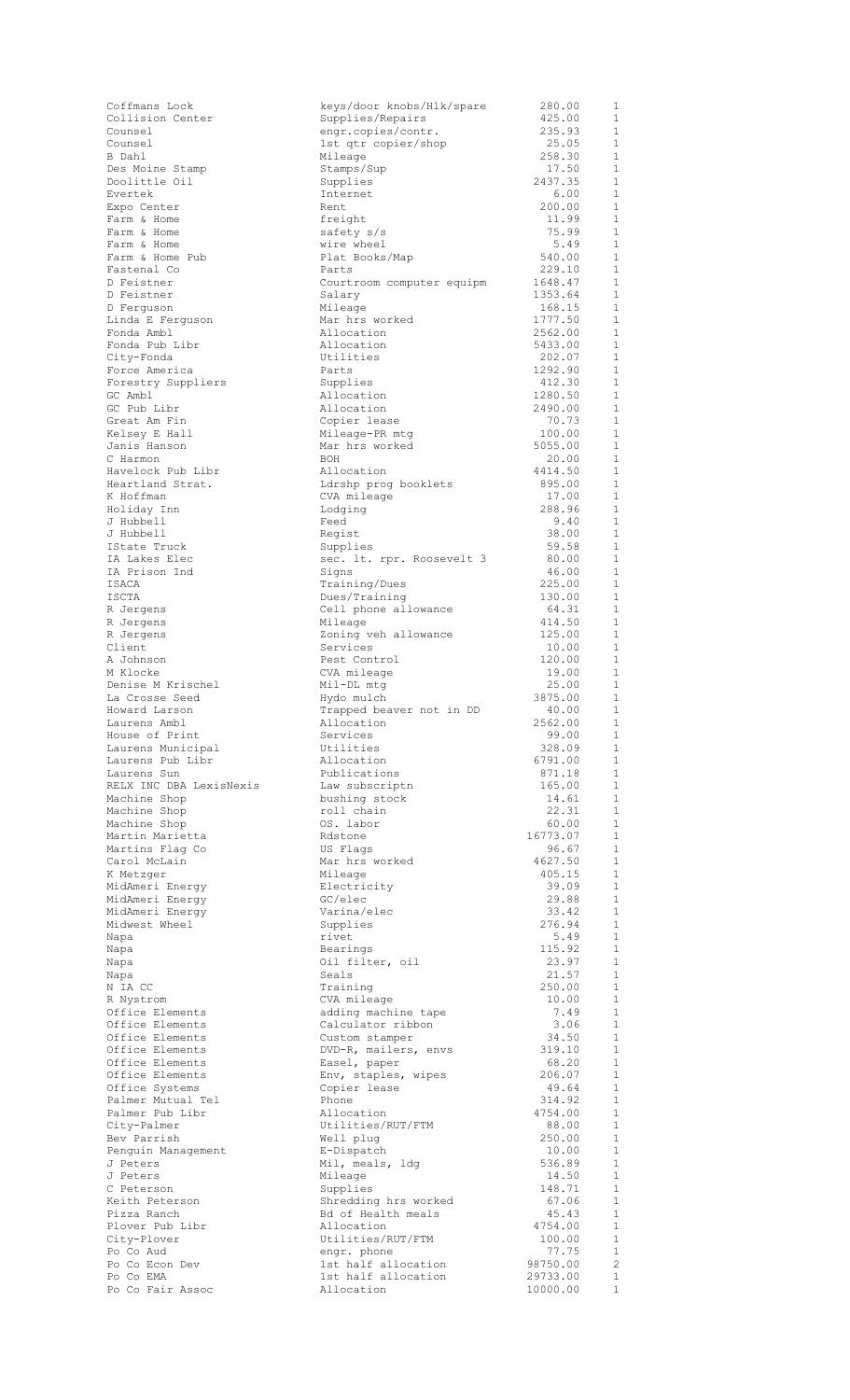| Po Co Historical              | Allocation              | 3000.00   | 1              |
|-------------------------------|-------------------------|-----------|----------------|
| Poca Co Treas                 | Co farm taxes           | 4250.00   | 1              |
| Poca Co Treas                 | Drainage assments-Ct Hs | 171.36    | $\mathbf{1}$   |
| Poca Co Treas                 | Drainage assmnts        | 26.63     | $\mathbf{1}$   |
| Poca Ambl                     | Allocation              | 4098.50   | 1              |
| Poca Comm Hospital            | CPR classes             | 1750.00   | $\mathbf{1}$   |
| Poca Fiber                    | Internet chgs           | 255.28    | $\mathbf{1}$   |
| Poca Lumber                   | Supplies                | 47.16     | $\mathbf{1}$   |
| Poca Pub Libr                 | Allocation              | 6791.00   | $\mathbf{1}$   |
| City-Pocahontas               | quonset/utl             | 14.25     | $\mathbf{1}$   |
| City-Pocahontas               | Poky bldgs/util         | 939.49    | 1              |
| City-Pocahontas               | Utilities               | 3903.62   | 8              |
| Prinsco Inc                   | Supplies                | 755.82    | $\mathbf{1}$   |
| Pro Co-Op                     | Fuel/Servcs             | 19852.26  | $\overline{c}$ |
| Professional Dev              | Conf regist             | 190.00    | $\mathbf{1}$   |
| Record Dem                    | Paper subscriptn        | 30.00     | $\mathbf{1}$   |
| Record Dem                    | Publ legal notice       | 89.32     | $\mathbf{1}$   |
| Record Dem                    | Publ Bd minutes         | 652.85    | 1              |
| Record Dem                    | Publ Budget estimate    | 203.32    | $\mathbf 1$    |
| Record Dem                    | ROW adv.                | 400.00    | $\mathbf{1}$   |
| Record Dem                    | Tax Notice              | 85.75     | $\mathbf 1$    |
| Region V HAZMAT               | Contribution            | 1827.50   | $\mathbf{1}$   |
| S Richardson                  | Mileage                 | 114.50    | $\mathbf{1}$   |
| S Richardson                  | Postage                 | .84       | $\mathbf{1}$   |
| Rolfe Ambl                    | Allocation              | 2562.00   | $\mathbf{1}$   |
| City-Rolfe                    | Utilities               | 265.85    | $\mathbf{1}$   |
| Rolfe Pub Libr                | Allocation              | 5433.00   | $\mathbf{1}$   |
| Schneider Corp                | Beacon Ser              | 2715.00   | $\mathbf{1}$   |
| Genesis                       | Services                | 43.50     | $\mathbf{1}$   |
| Solutions                     | DL license subscript    | 1816.00   | $\mathbf{1}$   |
| Solutions                     | Prepaid labor contract  | 5000.00   | $\mathbf{1}$   |
| Spencer Police Dept           | Arrest warrant          | 20.00     | $\mathbf{1}$   |
| State Farm                    | Insurance               | 119.00    | $\mathbf 1$    |
| D Stall                       | Mileage                 | 436.00    | $\mathbf{1}$   |
| Star Leasing                  | Copier lease            | 187.83    | $\overline{c}$ |
| Gretchen Tiedeman             | Cell ph allowance       | 50.00     | 1              |
| Gretchen Tiedeman             | Mileage                 | 74.00     | $\mathbf{1}$   |
| Univ of Okoboji EM Conference | Conf regist             | 125.00    | $\mathbf{1}$   |
| US Bank                       | Copier lease            | 81.27     | 3              |
| US Cellular                   | Tel chqs                | 89.46     | $\mathbf 1$    |
| Vander Haaq's Inc             | door $#125$             | 900.00    | $\mathbf{1}$   |
| Varina Pub Libr               | Allocation              | 4414.50   | 1              |
| Verizon                       | IPAD chgs               | 40.01     | 1              |
| Vermeer                       | Curtain side            | 100.24    | $\mathbf{1}$   |
| A Warner                      | Cell chgs               | 71.91     | $\mathbf{1}$   |
| Alice Wiese                   | Chore service           | 10.00     | 1              |
| Windstream                    | Telecomm servcs         | 360.36    | $\overline{c}$ |
| Woods                         | Mtg expenses            | 18.66     | $\mathbf{1}$   |
| Woods                         | Office supplies         | 21.84     | $\mathbf{1}$   |
| Woods                         | Parts                   | 78.49     | $\mathbf{1}$   |
| Woods                         | Vinegar, water          | 19.69     | $\mathbf{1}$   |
| Grand Total                   |                         | 353467.13 |                |

It was moved by Siepker, seconded by Peters, to approve the Treasurer's quarterly investment report Ayes all, motion carried.

James Roetman updated the Board on the nitrate credits related to the project in DD 8 West. Cedar Creek Watershed finalized the projects in Pocahontas County but they will not assist with the cost of the project or the nitrate removal as it is outside the watershed by about a half a mile. Roetman is trying to determine the amount of nitrate credits that could be produced from the project. Once determined, he will be able to calculate how much money the nitrate credits could turn into. He warned there is no guarantee it will happen. It depends on if the EPA enforces the regulations but he wants to be prepared. The land use agreement was discussed, they will continue discussion at the April 25<sup>th</sup> BOS meeting.

Dan Schneider and Michael Scott with Scott Technologies & Telecom let the Board know as of May 22, 2017, Toshiba would no longer be producing or selling telephones. Parts, phones and licenses would still be available during the warrantee. The warrantee is seven-years on extended hardware and five-years on software. Scott explained we could stop the phone installation if we want but as a Toshiba dealer for 27 years, his assessment is he is not fearful. If he had serious doubts, he would tell us. Once we have the phones up and running, he doesn't foresee any issues. Scott assured the Board there would be someone there to take care of the software after the five years. Supervisors told Scott to continue with the installation. Schneider said we should have this project wrapped up by the 1<sup>st</sup> of May.

Dan Feistner, County Attorney, requested to make his legal secretary, Judy Essing, a full time County employee. It was moved by Siepker, seconded by Peters, to approve the hire of Judy Essing as a full time legal secretary for the Pocahontas County Attorney Office effective immediately at \$16.60 an hour with no probationary period. Ayes: Siepker, Peters, Ives. Nays: Stauter. Motion carried.